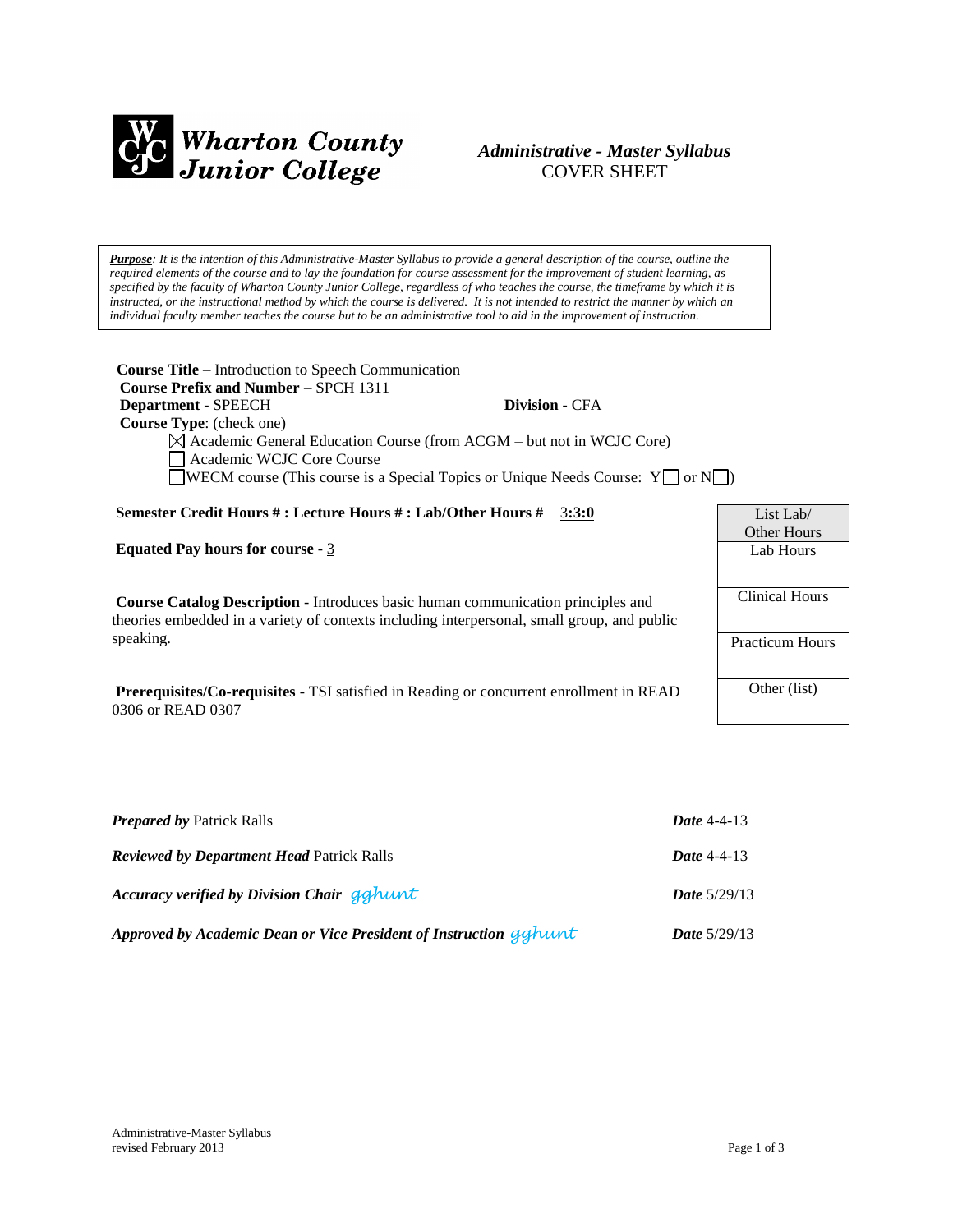

**I. Topical Outline** – Each offering of this course must include the following topics (be sure to include information regarding lab, practicum, clinical or other non-lecture instruction):

Basic communication theory and practice: Elements of Public Speaking Listening Skills Effective speech delivery Audience analysis Overcoming communication apprehension Organizational patterns, outlining Language, vocabulary, presentation techniques

### **II. Course Learning Outcomes**

| <b>Methods of Assessment</b>    |
|---------------------------------|
|                                 |
| --Individual and group projects |
|                                 |

#### **III. Required Text(s), Optional Text(s) and/or Materials to be Supplied by Student.**

Recommended: Dan O'Hair, The Pocket Guide to Public Speaking (latest edition)

## **IV. Suggested Course Maximum** - 25

### **V. List any specific spatial or physical requirements beyond a typical classroom required to teach the course**.

Smart classroom with podium